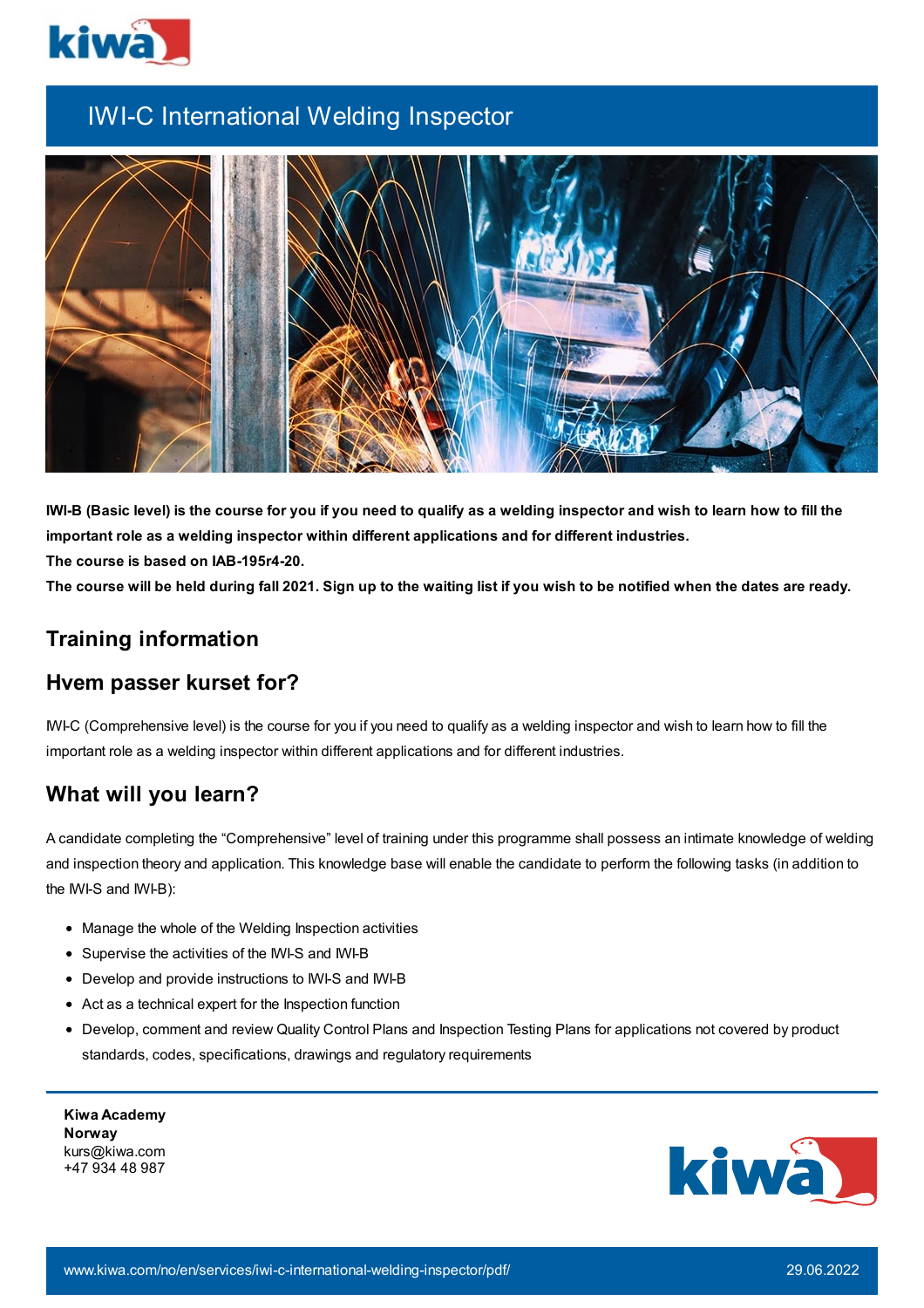

Manage inspection activities for non-conventional applications with reference to materials, processes, and advanced destructive testing and NDT techniques *(see Section 1 for detailed information)*

## **Language**

The course will be conducted in English and will be conducted interactively with an available KIWA trainer.

# **Online training - a sustainable choice**

The course is conducted online and gives you the flexibility to combine work, family and skills development while the cost is reduced to a minimum.

The course leader will be available throughout the course to ensure that you have a correct understanding of the curriculum and to guide you through the project assignment that will be performed by the student simultaneous as the professional input is acquired.

#### **Course content**

The course consists of 2 sections WT (Welding Technology) and WI (Welding Inspection). WT consist of 4 modules, and WI is 3 modules.

## **Certificate**

After passing the course, you will receive an international IWI-C diploma. This certificate will make it possible to work in many countries and industries in the world as a welding inspector if it is supported by the manufacturing specification.

#### **Why choose Kiwa?**

- Experienced course leaders
- When you pass the course you will receive an International diploma that allow you to work all over the world
- Time and cost efficient
- Flexible
- Sustainable

## **Registration conditions**

To enter this course, you first need to apply to NSF (Norsk [Sveiseteknisk](https://www.sveis.no/) Forening) After your application is approved you can sign up for the course.

**Kiwa Academy Norway** kurs@kiwa.com +47 934 48 987

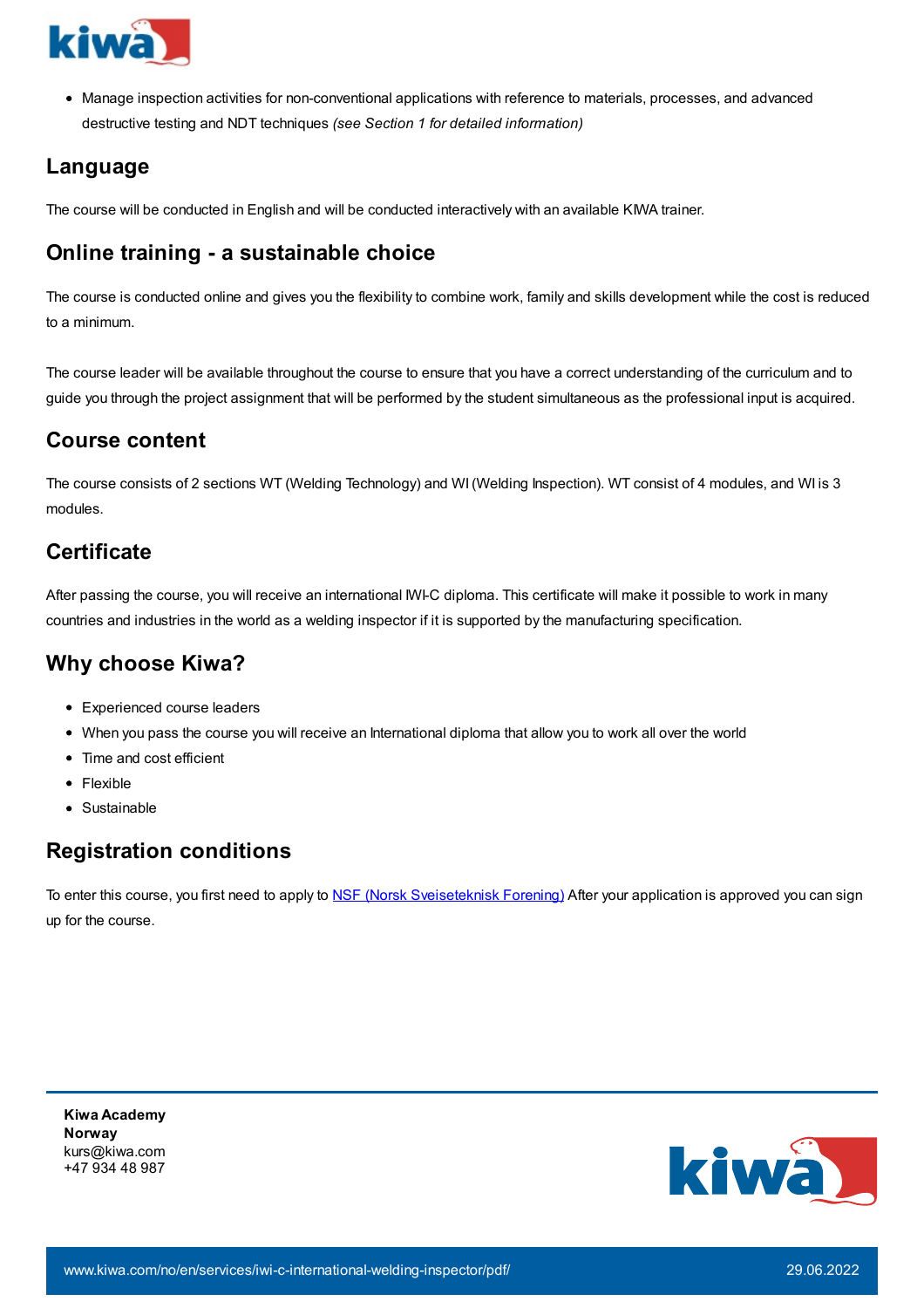

## **Practical information**

## **Registration conditions**

To enter this course, you first need to apply to NSF (Norsk [Sveiseteknisk](https://www.sveis.no/) Forening) After your application is approved you can sign up for the course.

**Kiwa Academy Norway** kurs@kiwa.com +47 934 48 987